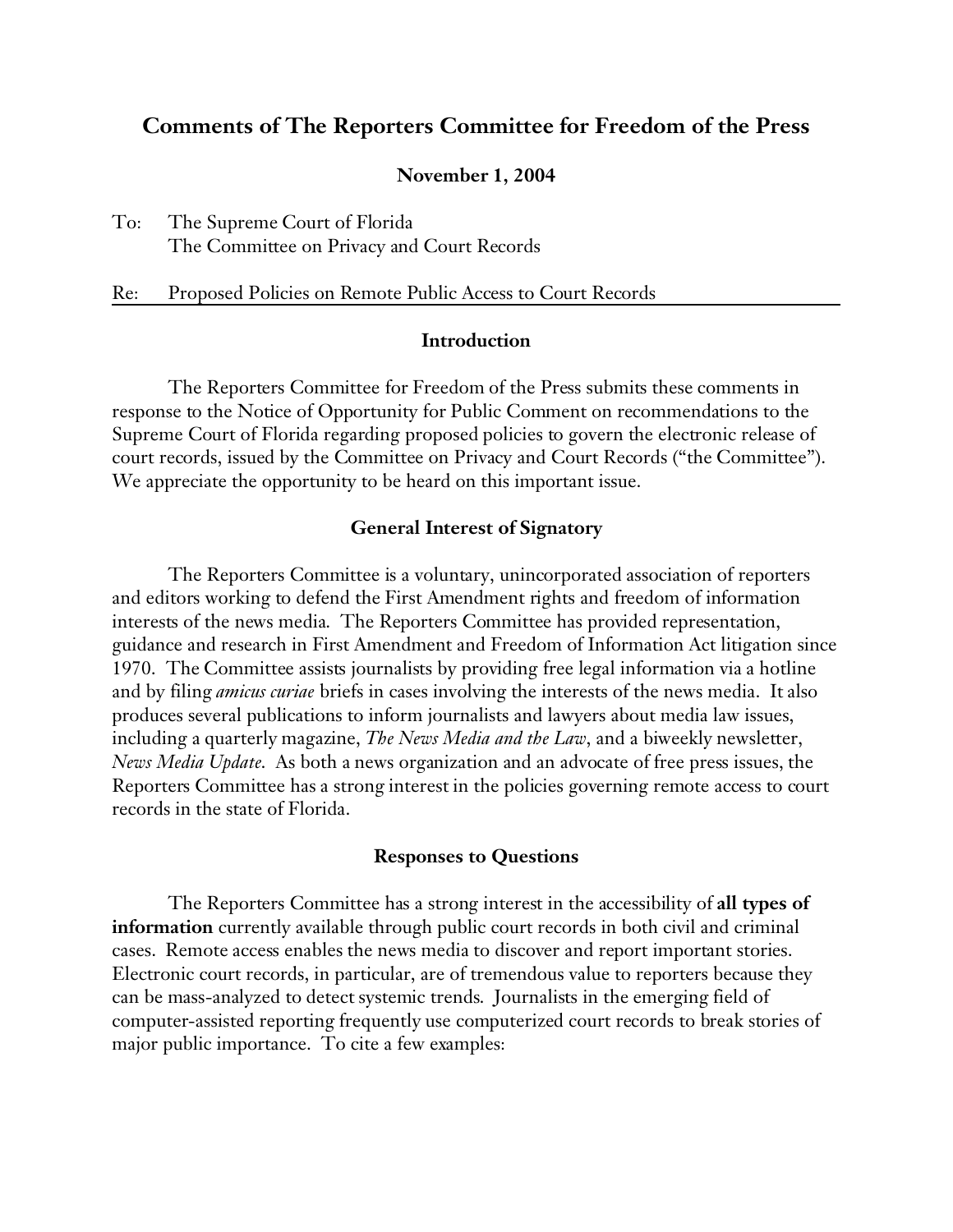- ! In January 2004, *The Miami Herald* published a four-part series exposing problems in the Florida criminal justice system, including severe racial disparities and overuse of "adjudication withheld" determinations that erase convictions from people's records. The *Herald*'s reporting was based on a computer analysis of electronic court records in more than 800,000 cases. (*See* Manny Garcia & Jason Grotto, *Justice Withheld*, MIAMI HERALD, Jan. 25-28, 2004.)
- ! Also in January 2004, *The Denver Post* reported that, in 41 percent of Colorado's child abuse and neglect cases, including some resulting in deaths, social service agencies had missed warnings of problems. The story was based on a computerassisted analysis of thousands of state records, including court documents. (*See* David Olinger, *The Loss of Innocents*, DENVER POST, Jan. 18, 2004.)
- ! In October 2003, *The (Louisville) Courier-Journal* used computer analysis of court records to report that more than 2,000 indictments in Kentucky had been pending for more than three years, and that hundreds of cases had been dismissed for lack of prosecution. (*See* R.G. Dunlop, et al., *Justice Delayed: Justice Denied*, LOUISVILLE COURIER-JOURNAL, Oct. 12-19, 2004 (four-part series).)
- ! In September 2000, *The Chicago Tribune* analyzed 3 million state and federal computer records, including court records, to determine that more than 1,700 people had been killed accidentally due to mistakes by nurses across the country. The paper traced the errors largely to cost-cutting measures that overburdened nurses in their daily routines. (*See* Michael J. Berens, *Dangerous Care: Nurses' Hidden Role in Medical Error*, CHICAGO TRIB., Sept. 10-12, 2000 (three-part series).)

All of these stories would have been far more difficult (if not impossible) to report in the absence of electronic access to various types of information in both civil and criminal court records. There is factual information of interest and value to the public in all areas.

In addition, remote access improves the news media's coverage of individual cases. The depth and quality of news stories are enhanced when reporters can obtain court filings by remote access at all times, rather than just during weekday business hours. Journalists have also told us that remote access to judicial records helps them to be more accurate. These advances ultimately help make the judicial system more accountable to the public.

Because the Reporters Committee itself does not routinely gather or disseminate information from court records, we will devote the remainder of this comment to addressing the Committee's questions more pertinent to our role as a free press advocate, i.e., those that pertain to exemption or restriction of categories of information.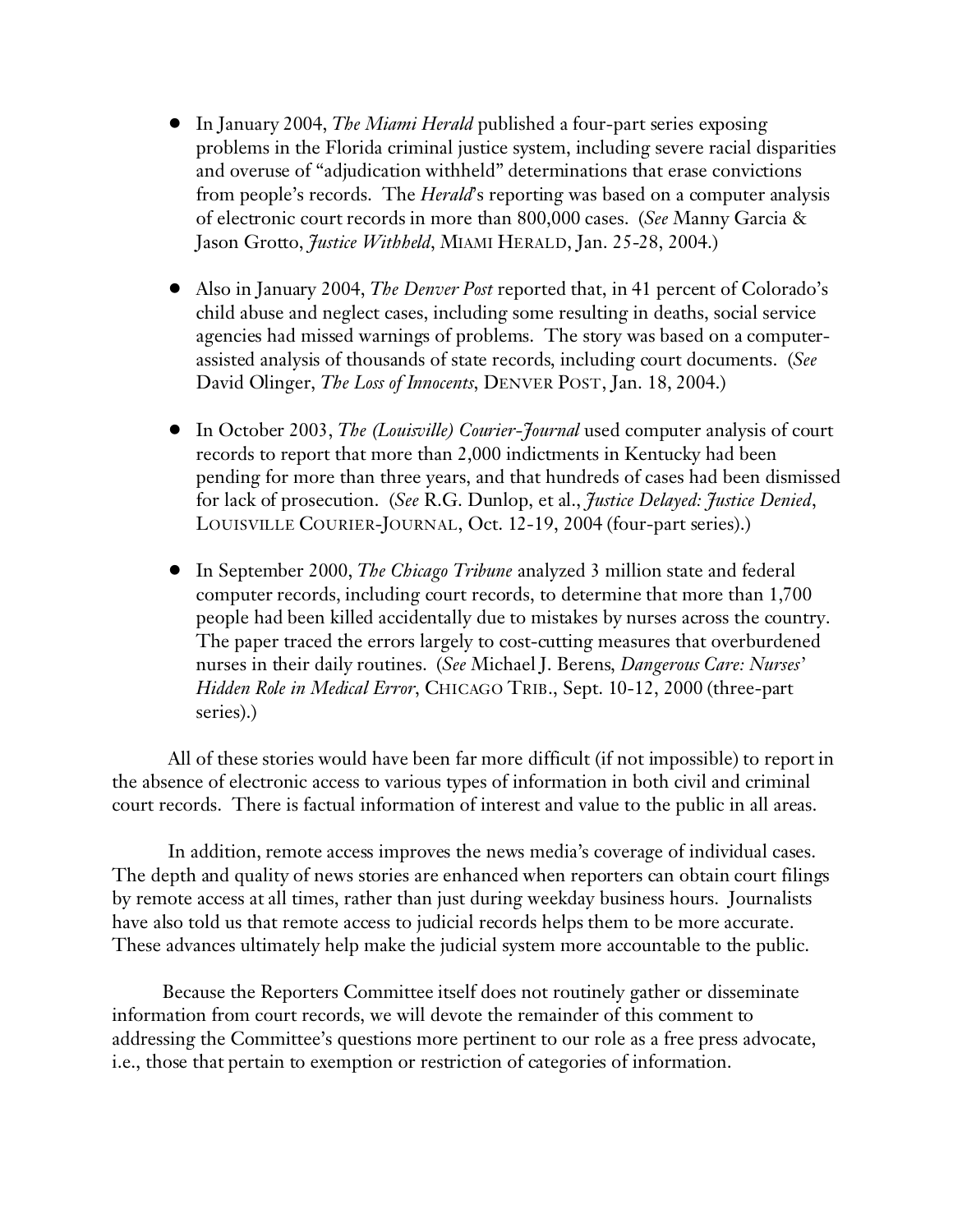# **I. Remote Access Should Be Equivalent to Access at the Courthouse.**

We begin by setting out what we consider the correct presumption for any policy on remote access to court records: namely, that **remote electronic access to case files should be just as extensive as that available at the courthouse**. That approach is true to both the legal principles and the policy considerations underlying the public's right of access to the judicial system.

As a legal matter, providing co-extensive remote and paper access is the most faithful means of accommodating the public's established First Amendment and common-law rights. This court has recognized that both criminal and civil proceedings in Florida are presumed open. See *Natural Parents of J.B. v. Florida Dep't of Children and Family Servs.,* 780 So. 2d 6, 9 (Fla. 2001). Indeed, courts across the country have repeatedly held that the public has a qualified right of access to judicial proceedings and records. $^{\rm 1}$  The purpose for which access is sought does not matter. In adult criminal and civil cases alike, a record filed with a court is presumed to be public unless the judge has sealed it on the basis of casespecific findings that explain why the presumption of access has been overcome.

Public policy considerations also justify remote access to court records. As the U.S. Court of Appeals for the Second Circuit has said, "Monitoring both provides judges with critical views of their work and deters arbitrary judicial behavior. Without monitoring ... the public could have no confidence in the conscientiousness, reasonableness, or honesty of judicial proceedings." *United States v. Amodeo*, 71 F.3d 1044, 1048 (2d Cir. 1995). The public's capacity to monitor the justice system is greatly enhanced when records are available online.

By dividing types of information in court files into four categories (Type I, Type II, Type III and Type IV), the Committee indicates that certain data currently available to the

<sup>&</sup>lt;sup>1</sup> See, e.g., *Nixon v. Warner Communications, Inc.*, 435 U.S. 589 (1978) (recognizing common-law right of access to judicial records); *Republic of Philippines v. Westinghouse Elec. Corp.*, 949 F.2d 653 (3d Cir. 1991) (right of access to trial records); *Globe Newspaper Co. v. Pokaski*, 868 F.2d 497 (1st Cir. 1989) (right of access to trial records); *Rushford v. New Yorker Magazine, Inc*., 846 F.2d 249, 253 (4th Cir. 1988) (right of access to documents filed with a summary judgment motion); *Anderson v. Cryovac*, 805 F.2d 1 (1st Cir. 1986) (recognizing long-standing presumption in common law that the public may inspect judicial records); *Associated Press v. U.S.* (*DeLorean*), 705 F.2d 1143 (9th Cir. 1983) (recognizing First Amendment right of access to court records); *Brown & Williamson Tobacco Co. v. FTC*, 710 F.2d 1165 (6th Cir. 1983) (noting First Amendment and common law rights of access); *In re Nat'l Broadcasting Co.*, 635 F.2d 945 (2d Cir. 1980) (acknowledging strong presumption of right of access); *Globe Newspaper Co. v. Fenton*, 819 F. Supp. 89 (D. Mass. 1993) (right of access to court record indexing system).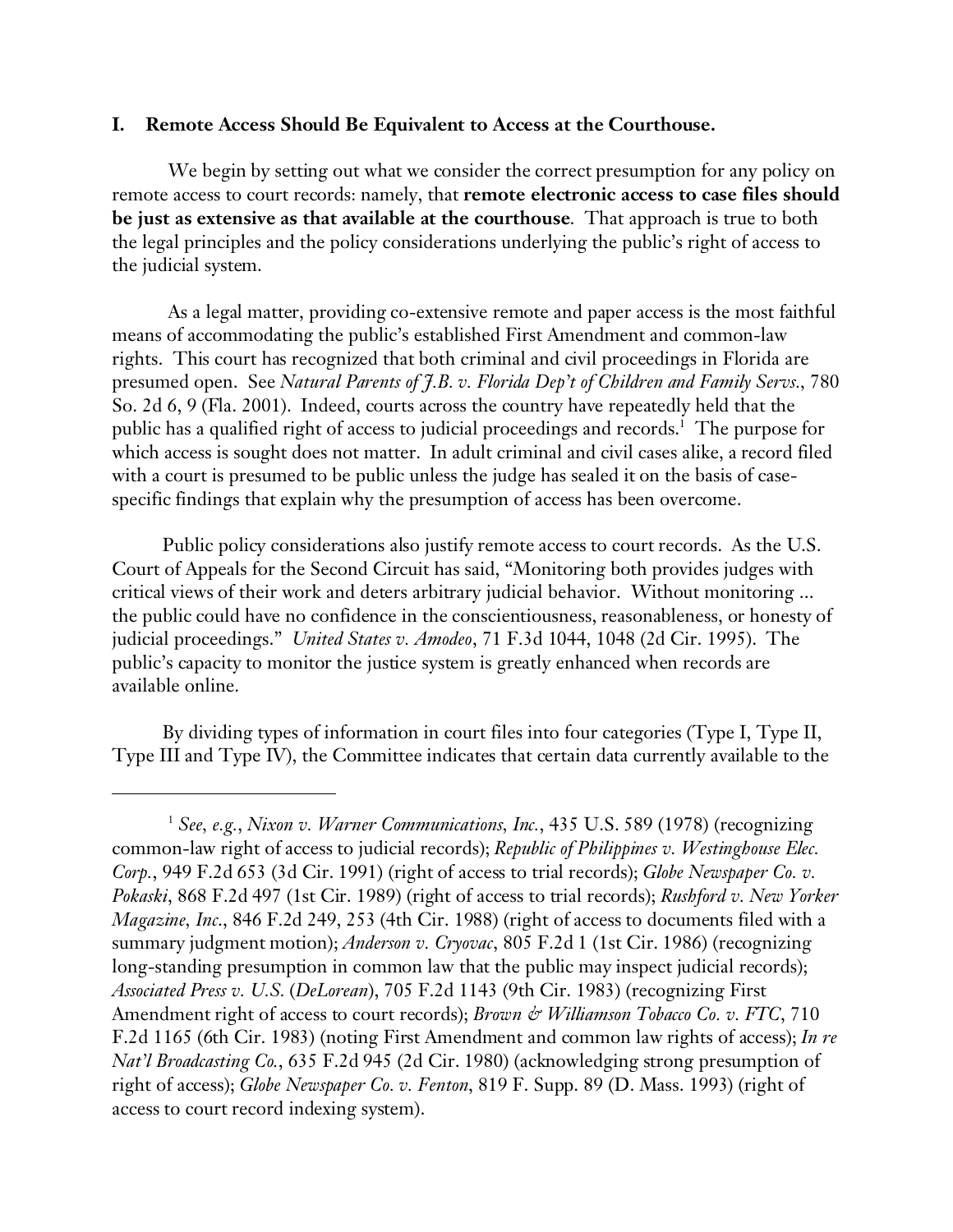public will not be accessible online. Such a policy would inflict a grave public disservice. With the possible exception of personal data identifiers (which we discuss in Part II), information found in documents filed in all court cases should be made available to the public electronically to the same extent they are available at the courthouse in paper form. The same principle serves as the foundation of the policies of the federal courts<sup>2</sup> and of states such as New York.<sup>3</sup>

The Committee's designation of Type III information as "not appropriate for electronic release" particularly alarms us. Presumably the Committee makes this distinction based on the notion that some information is of legitimate interest to the public, but too "sensitive" to be readily available. Such a proposal promotes the theory of "practical obscurity" – a doctrine articulated in a case with which we are quite familiar, *United States Dep't of Justice v. Reporters Comm. for Freedom of the Press*, 489 U.S. 749 (1989) – yes, these documents are public, but by forcing someone to travel to a courthouse and look up a file, they are, for all practical purposes, "obscure," if not exactly secret.

The phrase "practical obscurity" was coined by the government and used by the U.S. Supreme Court as part of its reasoning in the *Reporters Committee* decision. The case had nothing to do with the public's right of access to court records, but rather concerned FBI compilations of such records and the interpretation of the Freedom of Information Act. The *Reporters Committee* case is not germane to formulating a policy of electronic access to court records.

More importantly, institutionalizing "practical obscurity" does not truly serve the purpose of protecting privacy interests. The "obscure" information will still be compiled by private companies, used by businesses, and even compiled in commercial electronic databases. In addition, truly sensitive information that serves no public purpose and would cause harm if released can be sealed from public view -- both online and at the courthouse - - through a protective order.

Often information that is personal and of no public value in one context, can be critical to public understanding of the judicial process in another context. A child custody battle, for instance, may seem like a purely private matter, but investigating how factors like race, income or gender affect custody determinations, requires a close look at all the records in searchable, sortable form. Divorce cases provide another example. While there is private

<sup>2</sup>*See* Report of the Judicial Conference Committee on Court Administration and Case Management on Privacy and Public Access to Electronic Case Files (adopted Sept. 2001), *available at* www.privacy.uscourts.gov.

<sup>3</sup>*See* Commission on Public Access to Court Records, Report to the Chief Judge of the State of New York (Feb. 25, 2004), *available at* www.courts.state.ny.us.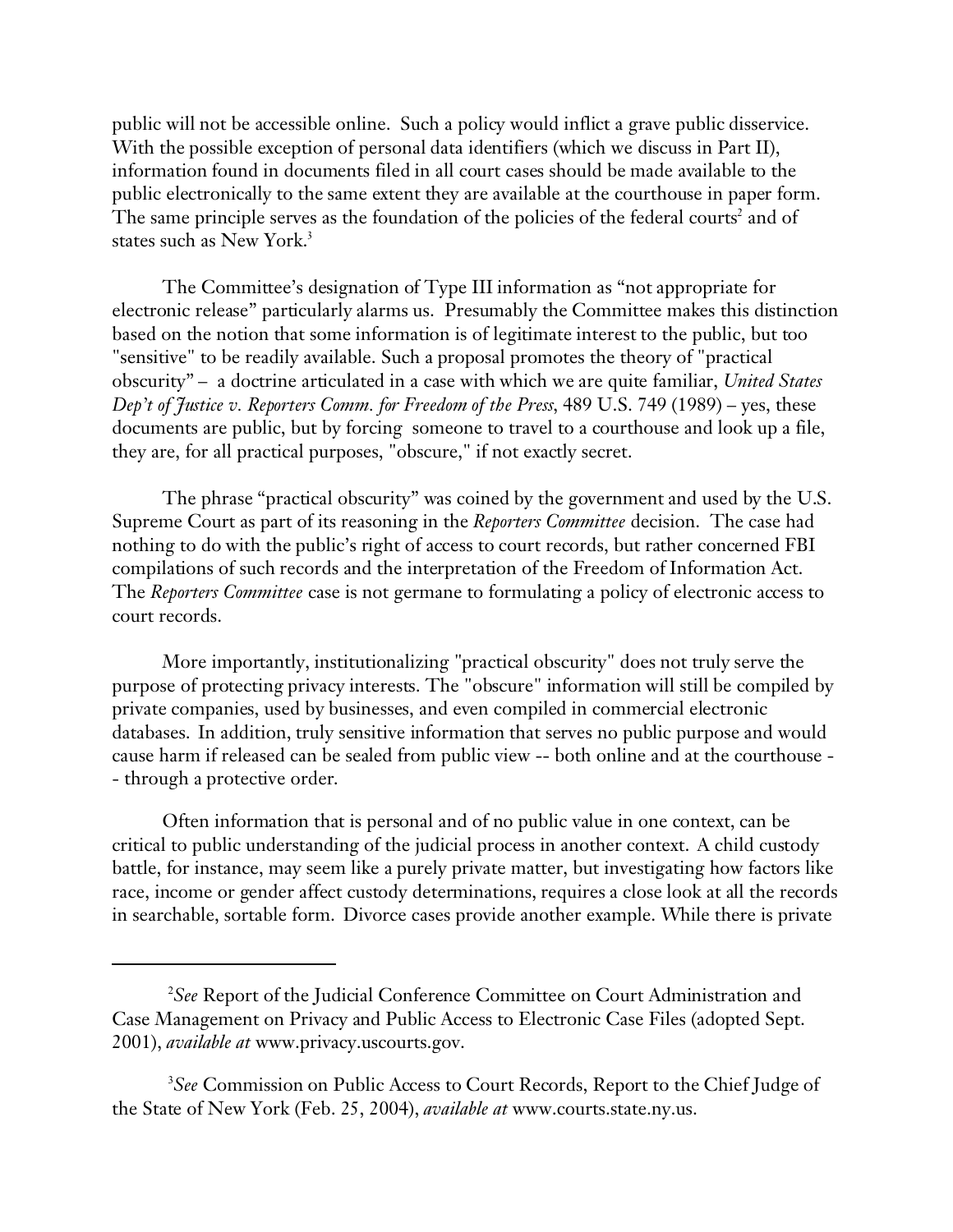material in a divorce case, the parties are only before the court because they seek official state action to establish their rights and responsibilities, such as allocation of alimony or child support. There is always a public interest in knowing how courts decide these issues, what they consider, and what they don't.

Earlier this year, reporters at *The Miami Herald* discovered from an analysis of hundreds of thousands of computerized case records that white criminal offenders are almost 50 percent more likely than blacks to receive a plea agreement that erases felony convictions from their records, even if they plead guilty. (*See* Manny Garcia & Jason Grotto, *Odds Favor Whites for Plea Deals*, MIAMI HERALD, Jan. 26, 2004.) That is precisely the kind of reporting on racial disparities needed to draw public attention to the issue. Restricting online access to the data will make it far more difficult, if not impossible, for reporters to expose the problem.

Serving the public interest in knowing how the courts operate means that the records must be presumptively open, allowing problems to be addressed on a case-by-case basis, not by cutting off meaningful access to a broad swath of important information. Restrictions on access based on the nature of a case would be a gross disservice to the public interest.

Opponents of online access to court records typically protest that it threatens the privacy interests of litigants. Even assuming that such interests are legitimate,<sup>4</sup> experience in other jurisdictions has shown that this concern is overstated. The federal courts, which have implemented a remote access policy co-extensive with their in-person access policy, have not suffered any adverse results. Nor have states such as New York and Maryland, which have also enacted liberal electronic access policies. We urge the committee not to strike entire categories of information from online availability until at least awaiting the results of actual practice, not unsupported fears.

As the committee is aware, our legal system generally addresses the misuse of information through after-the-fact remedies, not through prior restraints on the information's availability. Under Florida and federal law, for example, identity theft is a felony with the potential for serious jail time. *See* Fla. Stat. § 817.568 (identity theft is punishable by mandatory minimum sentences of three, five or ten years in prison, depending on the degree of harm caused); 18 U.S.C. § 1028(a)(7) (identity theft is punishable by up to 15 years in prison, and more if used to facilitate terrorism). The threat of severe criminal penalties, combined with aggressive law enforcement, is the best means of discouraging identity theft.

<sup>4</sup>The scope of litigants' "privacy" rights in documents that they file with a court is debatable, to say the least. The courts are a publicly financed institution, and litigants in civil disputes have availed themselves of the judicial process voluntarily.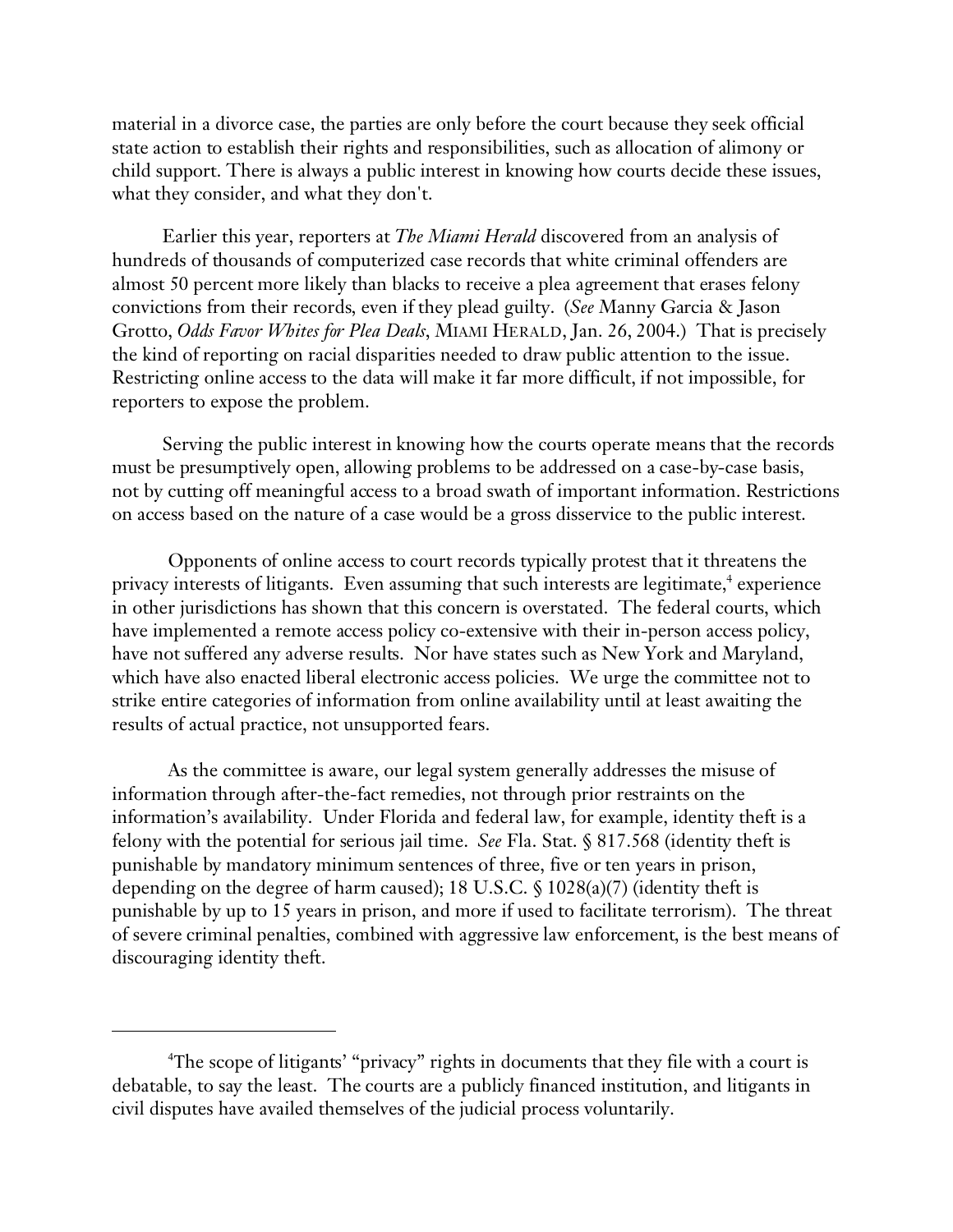Moreover, a broad but sensible electronic access policy, such as New York's, does not provide would-be identity thieves with much useful data. Under New York's policy, Social Security numbers are partially redacted (only the last four digits are shown), and financial account numbers and credit card numbers are fully redacted. The remaining personal identifier information that is likely to be found in court records – such as addresses, phone numbers, or real estate and bankruptcy information – is already widely available from other sources.

Similarly, any concerns about the potential harms of non-meritorious allegations (for example) are best addressed through after-the-fact remedies, not prior restraints. Depending on the circumstances, abuse of such information might give rise to a claim for libel or defamation. *See, e.g.*, *Bass v. Rivera,* 826 So. 534, 535 (Fla. Dist. Ct. App. 2002) (setting forth elements of defamation claim). $^5$  Judges also have other remedies, such as entering sealing orders for particularly sensitive cases, at their disposal.

In short, existing law already provides remedies for the rare instances of abuse that might result, in isolated cases, from the widespread availability of court records over the Internet. We therefore encourage the Committee to give existing law an opportunity to address any problems that might arise, rather than rush to cut off electronic access to public information in advance.

We strongly urge the Committee to reject any attempts to make electronically accessible court records less available than those accessible at the courthouse.

## **II. The Treatment of Personal Data Identifiers**

We propose that no **category** of information either "be made confidential or exempt from the right of access," or "be restricted from electronic dissemination." It is important to remember that "personal data identifiers" –  $e.g.,$  Social Security numbers, home addresses, names of minor children, and birth dates - can be extremely useful to journalists in correctly identifying people. We strongly oppose any attempt by the Committee to designate Type II information as data that "should be exempt" from public records.

 If, however, the Committee feels compelled to protect sensitive information that may be included in public records, we propose the Committee treat personal data identifiers in accordance with the policy governing federal courts.

<sup>&</sup>lt;sup>5</sup> We caution, however, that merely reporting the existence of an allegation contained in a public record, such as a court file, is not sufficient to create tort liability. *See Shiell v. Metropolis Co.,* 102 Fla. 794, 801 (1931) (recognizing privilege for an "accurate, fair and impartial" report of a judicial proceeding).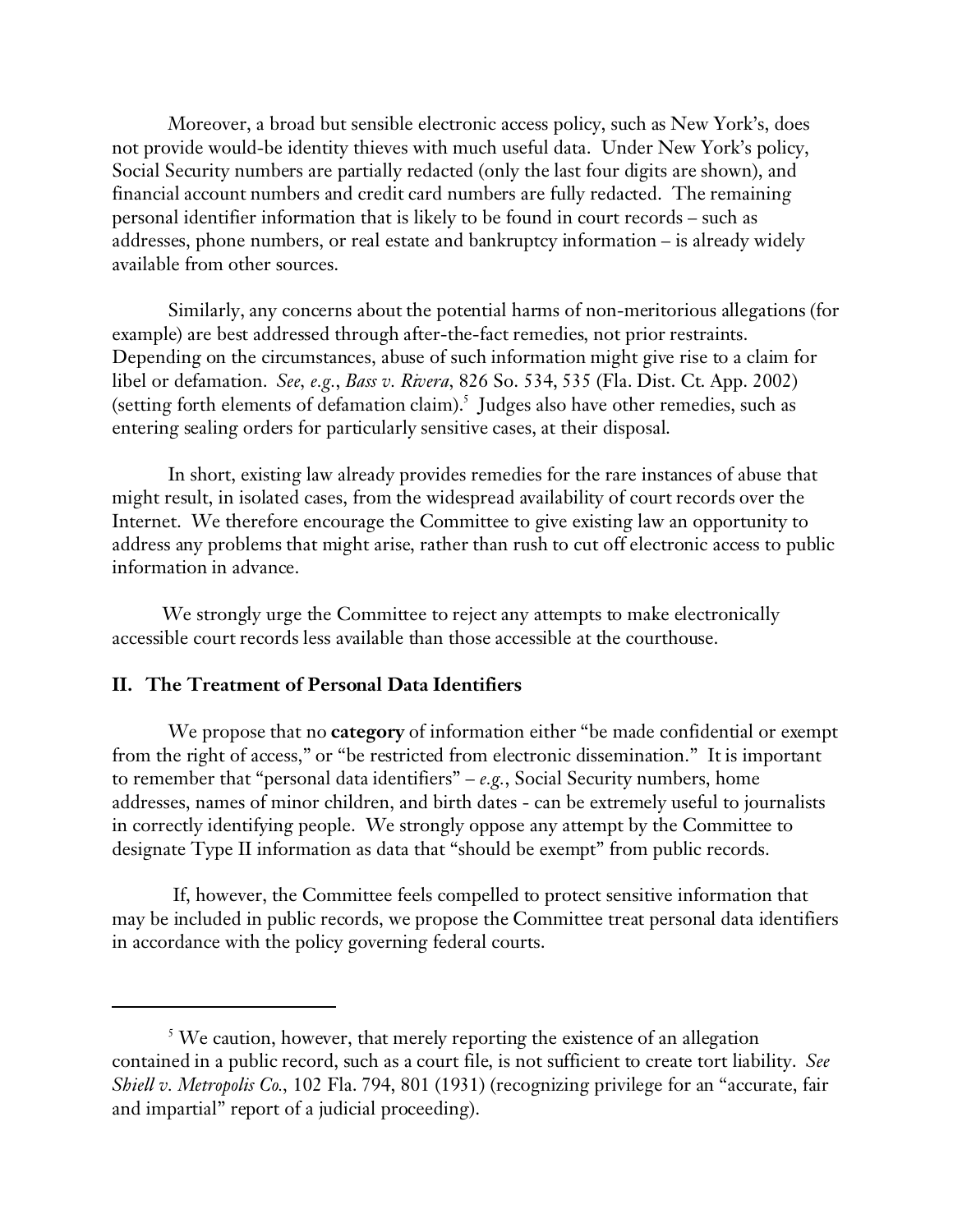That policy instructs litigants to avoid including personal data identifiers in filed pleadings. If avoiding personal data identifiers is impossible, litigants are to include only the last four digits of a Social Security or financial account number, the city and state (rather than street address) of residence, the initials of minor children, and the year (rather than day) of birth. Litigants are then permitted (but not required) to file an unredacted copy of the document under seal.

This approach is sensible. It is certainly preferable to a tactic of excluding certain documents from remote access entirely. We understand the risks of making personal data identifiers publicly available over the Internet, and we agree that partial redaction of those identifiers is appropriate in most cases.

However, we can foresee that in some circumstances, members of the public may have a legitimate reason to seek access to an unredacted personal data identifier. The full name of a minor child, for instance, might be of legitimate interest to a journalist who is covering a case of alleged abuse or neglect. Likewise, an investigative reporter might have a legitimate use for Social Security numbers or financial account numbers in the course of investigating allegations of corruption or fraud.

Our goal is not to try to predict factual scenarios in which members of the public might have a legitimate interest in such information, but simply to point out that they could arise. Therefore, we suggest that the Committee consider adding a provision that acknowledges that members of the public may, under this policy, ask the judge to unseal the unredacted version of a pleading containing a redacted personal data identifier (or require the litigant to disclose the information, if an unredacted version is not on file with the court).

Although we leave the exact wording to the Committee, we believe the provision also should specify the **standard** governing such a request – for example, by requiring release of the information if the public's interest in it outweighs the asserted interest in privacy.

This revision would not create a new right, because members of the public already may file a motion to intervene in a judicial proceeding for purposes of unsealing a court record. Rather, it would clarify that there may be circumstances in which the information classified as a "personal data identifier" is of legitimate public interest, and should be released. We think this approach far preferable than to advance criteria or principles to determine which records should be "restricted" from electronic dissemination.

## **Conclusion**

We are pleased that the Committee has given us the chance to illustrate the substantial benefits to the public of remote access to court records. A policy of broad remote access to court documents improves the quality of news coverage, enhances the